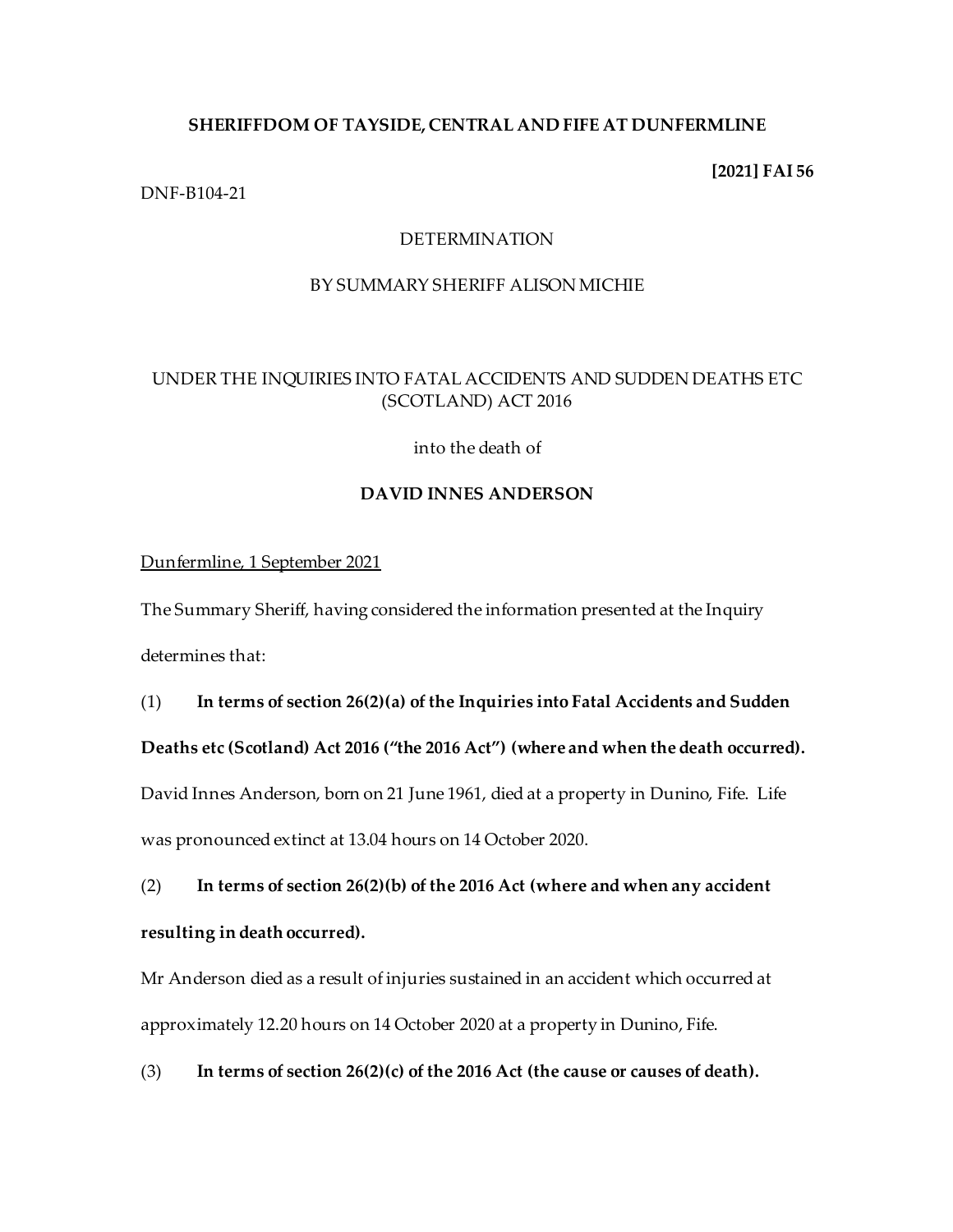The cause of Mr Anderson's death was due to electrocution from overhead electrical power lines.

(4) **In terms of section 26(2)(d) of the 2016 Act (the cause or causes of any accident resulting in the death).**

The accident was caused when a hedge trimmer, then being operated by Mr Anderson, came into direct contact with the overhead electrical power lines or came sufficiently close to those power lines to enable the electricity to arc from the power lines onto the hedge trimmer.

(5) **In terms of section 26(2)(e) of the 2016 Act (any precautions which (i) could reasonably have been taken and (ii) had they been taken, might realistically have resulted in the death or any accident resulting in the death, being avoided)**.

Had a formal risk assessment been carried out an exclusion zone could have been created under the overhead power lines. Such an exclusion zone would have identified the risk and served as a reminder of the existence of the overhead lines.

(6) **In terms of section 26(2)(f) of the 2016 Act (any defects in any system of working which caused or contributed to the death or any accident resulting in the death).**

The failure to conduct a site specific risk assessment and thereafter to create and observe an exclusion zone was a defect in a system of working which contributed to the death of Mr Anderson.

(7) **In terms of section 26(2)(g) of the 2016 Act (any other facts relevant to the circumstances of the death).**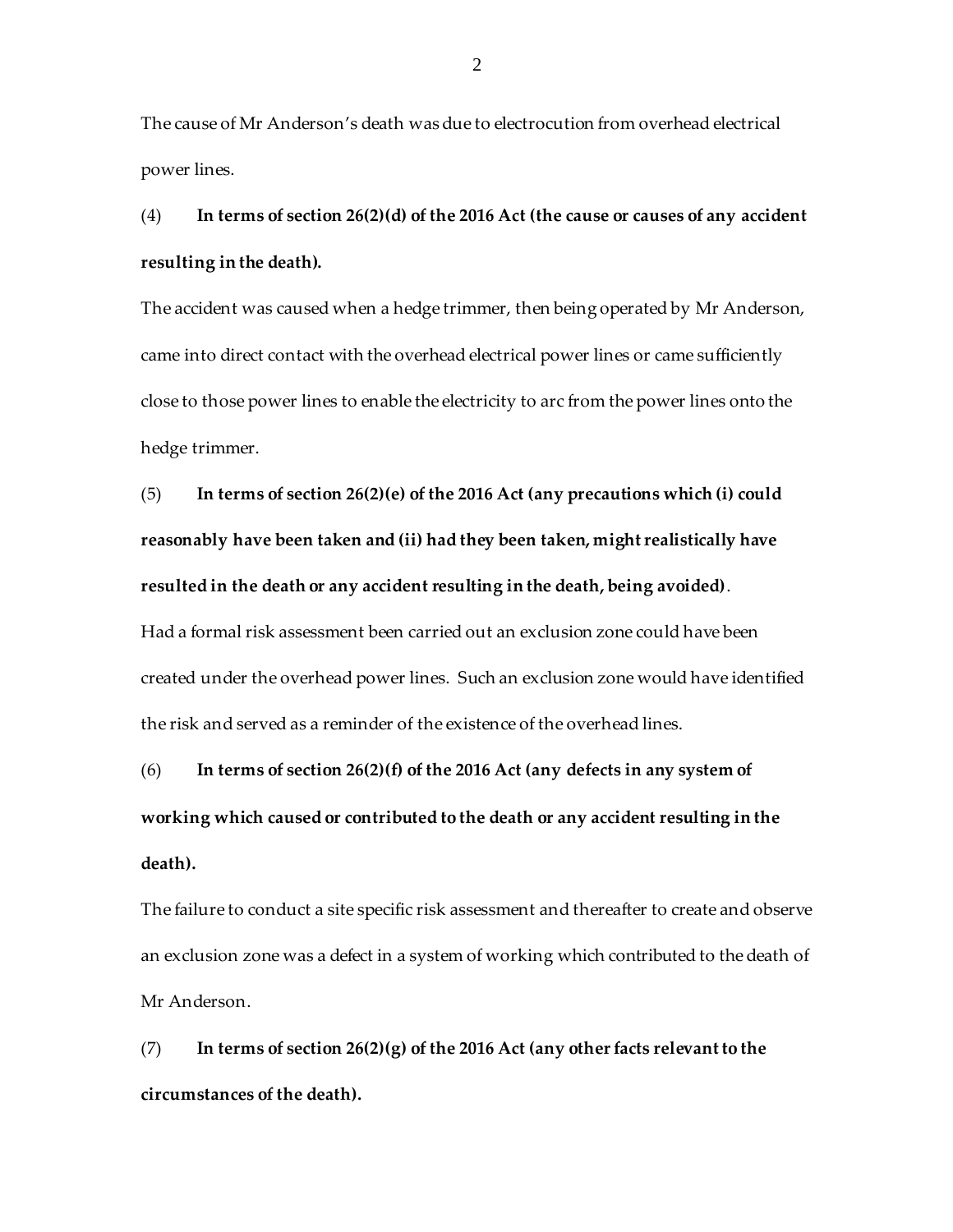There are no other circumstances relevant to the cause of death.

#### **NOTE**

#### **Introduction**

[1] The Inquiry was held into the death of Mr Anderson under section 1 of the 2016 Act at Dunfermline Sheriff Court on 1 September 2021. Miss Swansey represented the Crown. No other parties were represented at the Inquiry and Mr Anderson's family did not participate.

[2] This was a mandatory inquiry in terms of sections 2(1) and 2(3) of the 2016 Act. At the time of his death Mr Anderson was in the course of his employment, working as a self-employed landscape gardener. It is not the purpose of the inquiry to establish criminal or civil liability – it is to establish the circumstances of the death and to consider what steps, if any, might be taken to prevent other deaths in similar circumstances.

## **The legal framework**

[3] The preliminary hearing was held on 5 August 2021. The Crown indicated that the Health and Safety Executive did not intend to be represented at the inquiry and the family of Mr Anderson did not intend to be represented or participate although I was informed that members of his family wished to be kept advised as to the outcome of proceedings and that the Crown were in ongoing communication with them. As no other parties intended to participate in the inquiry the Crown indicated that it was intended to proceed by way of a Notice to Admit Information which would agree a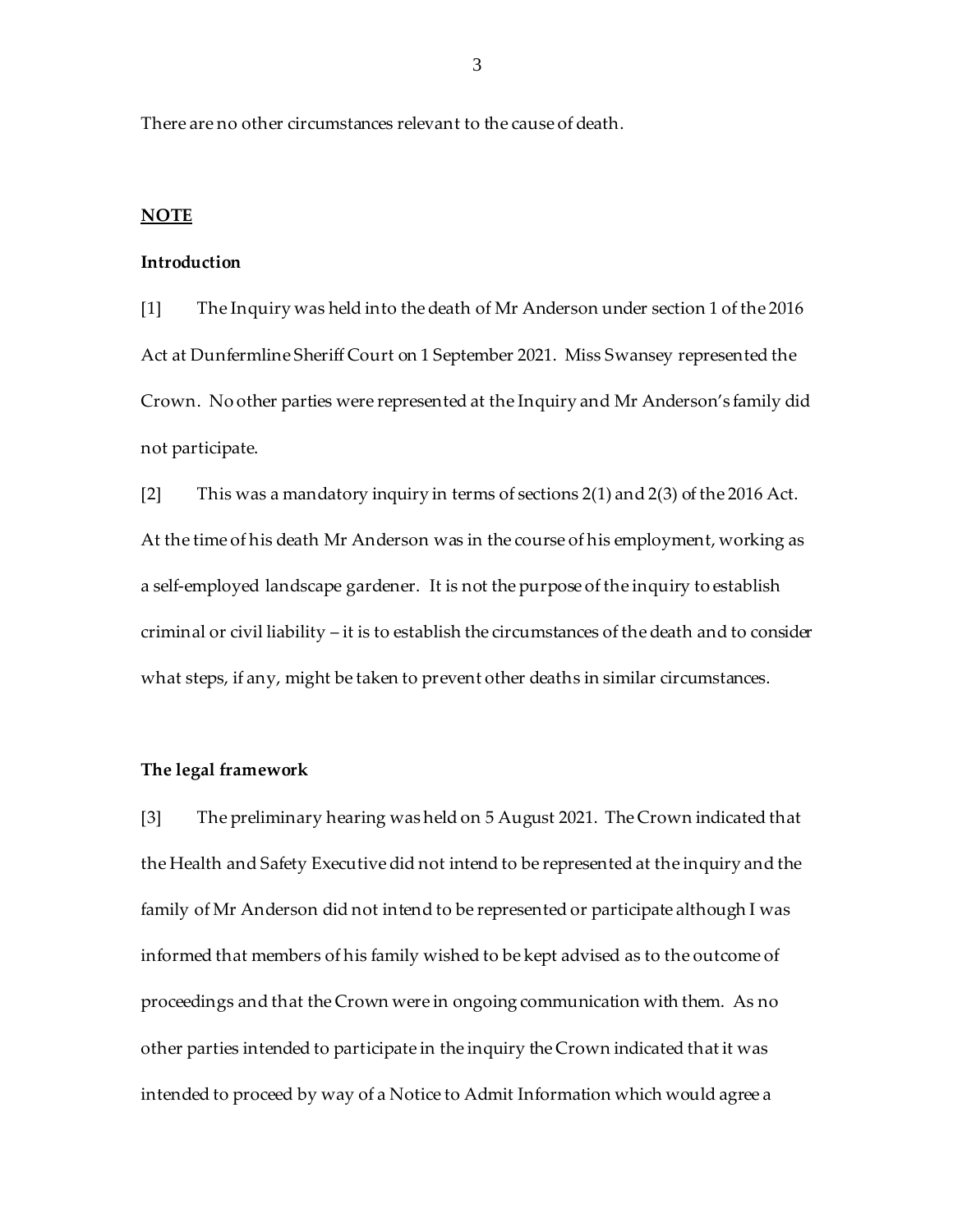number of facts and the Crown Productions without the need for parole evidence. I indicated that I would wish to hear evidence from Garry Miller, Inspector Health and Safety Executive who had prepared the Health and Safety Executive Final Report and that witness should be available at the inquiry.

[4] Evidence and information was agreed in the Notice to Admit Information and that was read out for the record by the Procurator Fiscal Depute at the commencement of the inquiry on 1 September 2021. The Crown had lodged the following productions which were all covered within the Notice to Admit Information:

(1) Health and Safety Executive Final Report by HSE Investigator Garry Miller;

(2) Health and Safety Executive Report – Inspection of Powerlines at the Locus by Kenneth Morton, HM Principal Specialist Inspector (Electrical Engineering);

(3) Sketch of the hedge at the locus with measurements;

(4) Details of the Stihl hedge trimmer with measurements;

(5) Avoiding Danger from Overhead Power Lines – HSE Guidance Note GS6 (Fourth edition);

(6) Report from Dr Nixon detailing Mr Anderson's medication;

(7) Final Post Mortem Examination Report dated 9th December 2020;

(8) Witness statement from Stuart Anderson taken by Garry Miller, HM Inspector Health and Safety on 10 November 2020.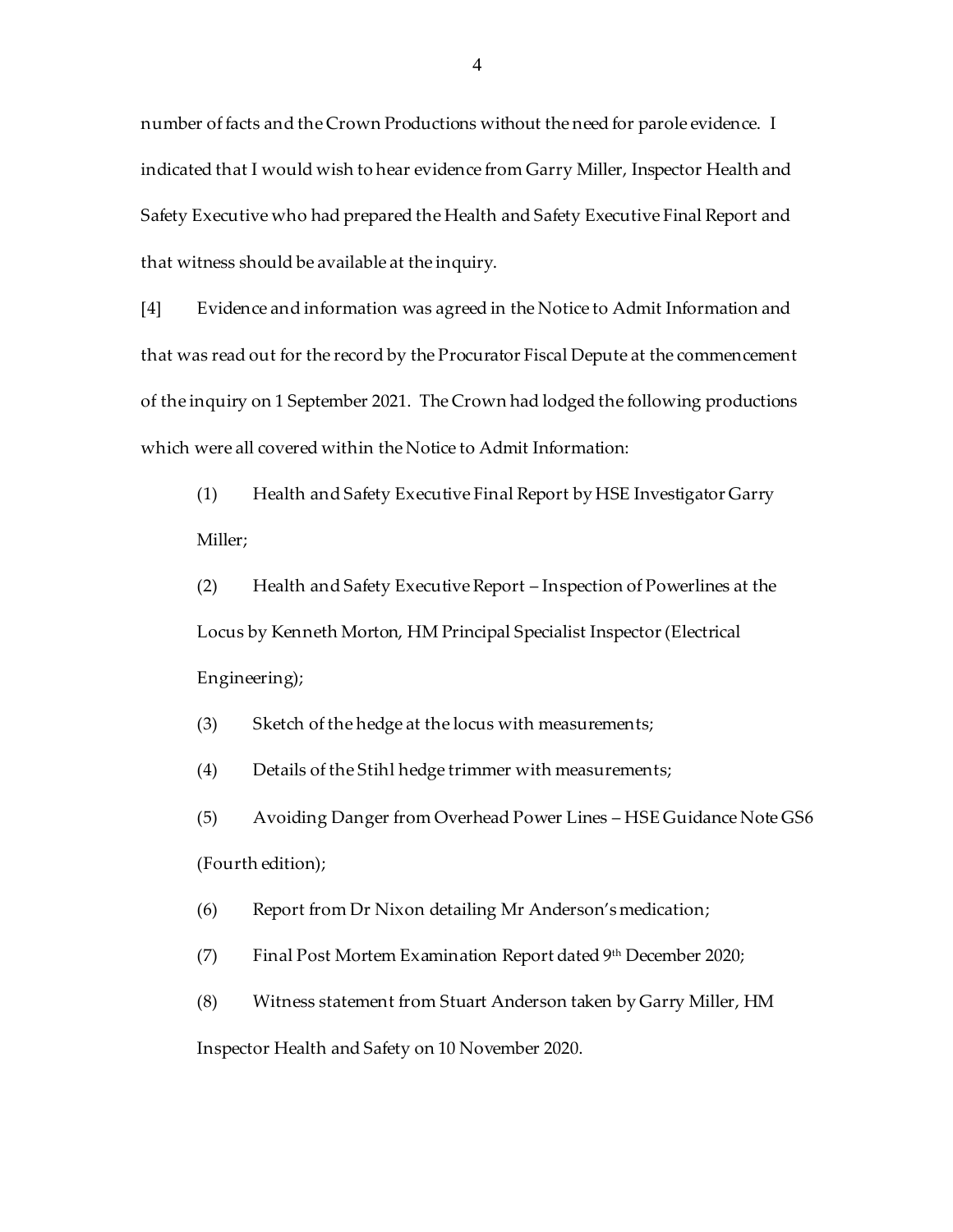#### **Summary**

[5] Mr Anderson was a self-employed landscape gardener and was the sole owner of a landscaping business called "Four Seasons". Mr Anderson employed his son, Stuart Anderson, to work full time in the business.

[6] At approximately 10.00 hours on 14 October 2020 Mr Anderson and Stuart Anderson arrived at a property in Dunino, Fife to carry out hedge cutting work on the beech hedges in the garden of that property. It is a privately owned residential property. The beech hedges are cut once a year and this was the third year that Mr Anderson had carried out hedge cutting at this property.

[7] The beech hedge that Mr Anderson was cutting borders the garden of the property on one side and a field on the other side and is 15 metres in length. On the garden side the hedge measures 2.5 metres in height but, due to a retaining wall, it measures 4.03 metres in height on the field side. The width of the hedge is 3.4 metres.

[8] Above a section of the hedge, at the south end, is an 11,000-volt overhead electrical power line consisting of two parallel horizontal lines. The height of that power line is 5.5 metres above ground on the garden side of the hedge.

[9] In his statement Stuart Anderson states that both he and his father were aware of the overhead lines but did not discuss them as they considered the line to be sufficiently high not to be a problem.

[10] Stuart Anderson was cutting the hedge on the field side and Mr Anderson was cutting the hedge on the garden side. Given the greater height to the top of the hedge from the field side and the less stable ground conditions of the field, the top of the hedge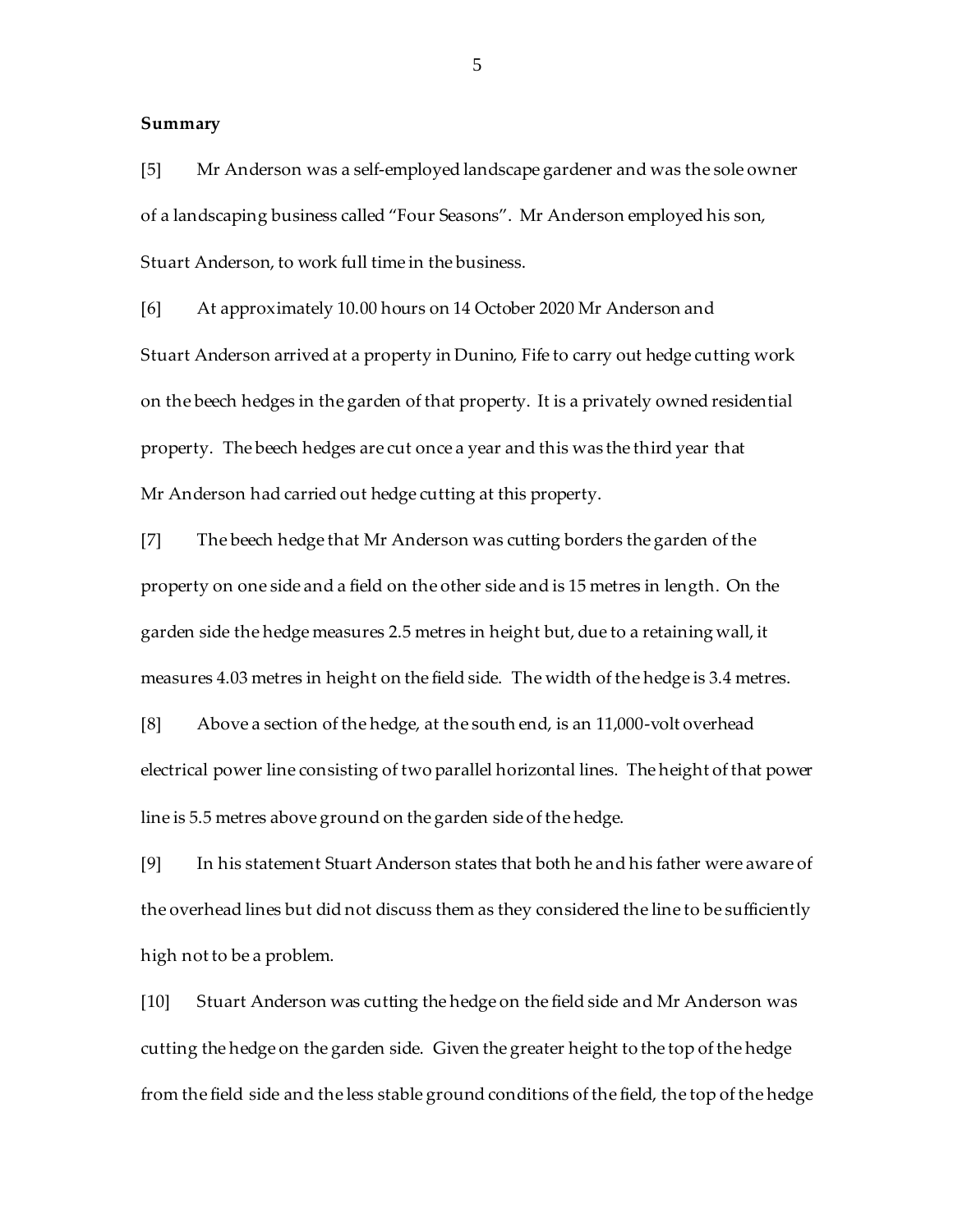was cut by Mr Anderson from the garden side. Mr Anderson used a 3 metre aluminium ladder to access the top of the hedge.

[11] Mr Anderson used a Stihl KM 131 R CombiEngine with adjustable long reach hedge trimmer to cut the hedge. The length of that is 2.44 metres. Mr Anderson would have been able to cut the side of the hedge with that but in order to cut across the 3.4 metre width of the hedge at the top Mr Anderson inserted a 1 metre carbon fibre shaft extension. This extension fitted between the motor and the hedge cutter blade. With the extension fitted, the length of the hedge cutter was 3.44 metres.

[12] When standing on the aluminium ladder with the extension fitted to the hedge trimmer Mr Anderson was able to cut the entire width of the hedge from the garden side of the hedge. This avoided the need to attempt to cut the top of the hedge from the field side which was less accessible, the ground being both lower and less level than on the garden side.

[13] At approximately 12.20 hours Stuart Anderson finished cutting his side of the hedge on the field side and came round to the garden side of the hedge. At that time he found his father Mr Anderson slumped on the ground between a small wall and the ladder. Mr Anderson was unresponsive. Due to the noise from his hedge cutter Stuart Anderson had not heard anything from the other side of the hedge. The householder called 999 and both the householder and Stuart Anderson started CPR and continued until the ambulance arrived. There was no response from Mr Anderson.

[14] Paramedics arrived at 12.33 hours and continued CPR. Mr Anderson did not respond to treatment. Life was formally pronounced extinct at 13.04 hours.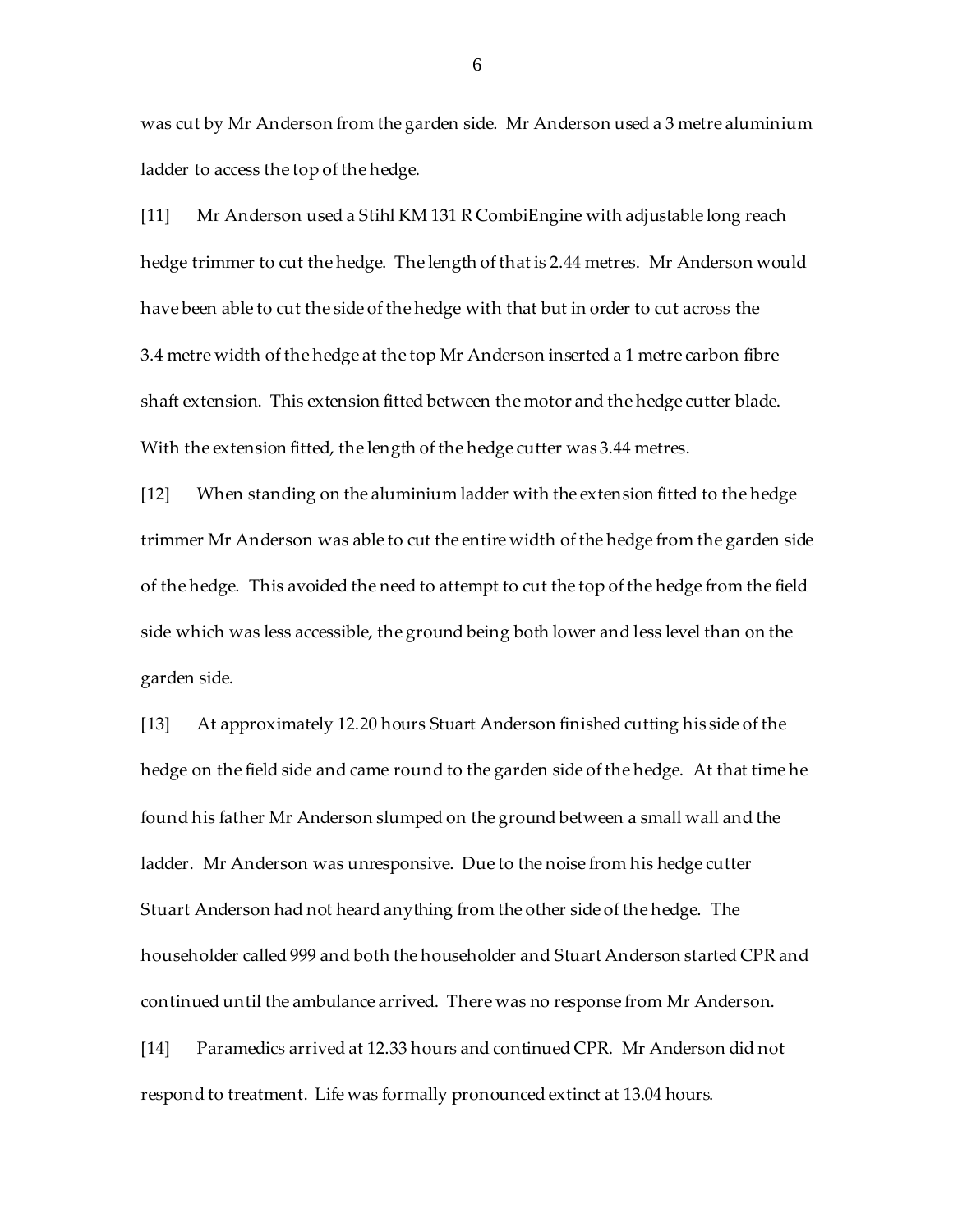#### *Cause of death*

[15] On 19 October 2020 a post mortem was carried out on Mr Anderson's body by Dr SallyAnne Collis, Consultant Forensic Pathologist and Dr Thomas Prickett, Speciality Trainee 4 Forensic Pathologist. Mr Anderson had suffered numerous burns related to electrocution. Dr Collis concluded that the cause of death was the result of electrocution causing a cardiac arrhythmia and sudden death. The cause of death was certified as; **1a Electrocution**

#### *HSE Investigation*

[16] On 21 October 2020 Kenneth Morton, HM Principal Specialist Inspector (Electrical Engineering) Health and Safety Executive, visited the site of the accident accompanied by two managers from Scottish Power Energy Networks (SPEN). The purpose of this visit was to obtain witnessed measurements of the height of the overhead power lines. His findings are contained in a report dated 25 November 2020.

[17] Schedule 2 of the Electrical Safety, Quality and Continuity Regulations 2002 (ESQCR) specifies that the minimum height above ground for an overhead power line carrying up to 33,000 volts and crossing locations other than roads is 5.2 metres. On 21 October 2021 the overhead power lines were measured by SPEN employees in the presence of Kenneth Morton and found to be 5.5 metres above ground on the garden side of the hedge. This exceeded the minimum clearance of 5.2 metres.

[18] Garry Miller has been an employee of the Health and Safety Executive for over 35 years and is an HM Inspector of Health and Safety. He prepared a report, dated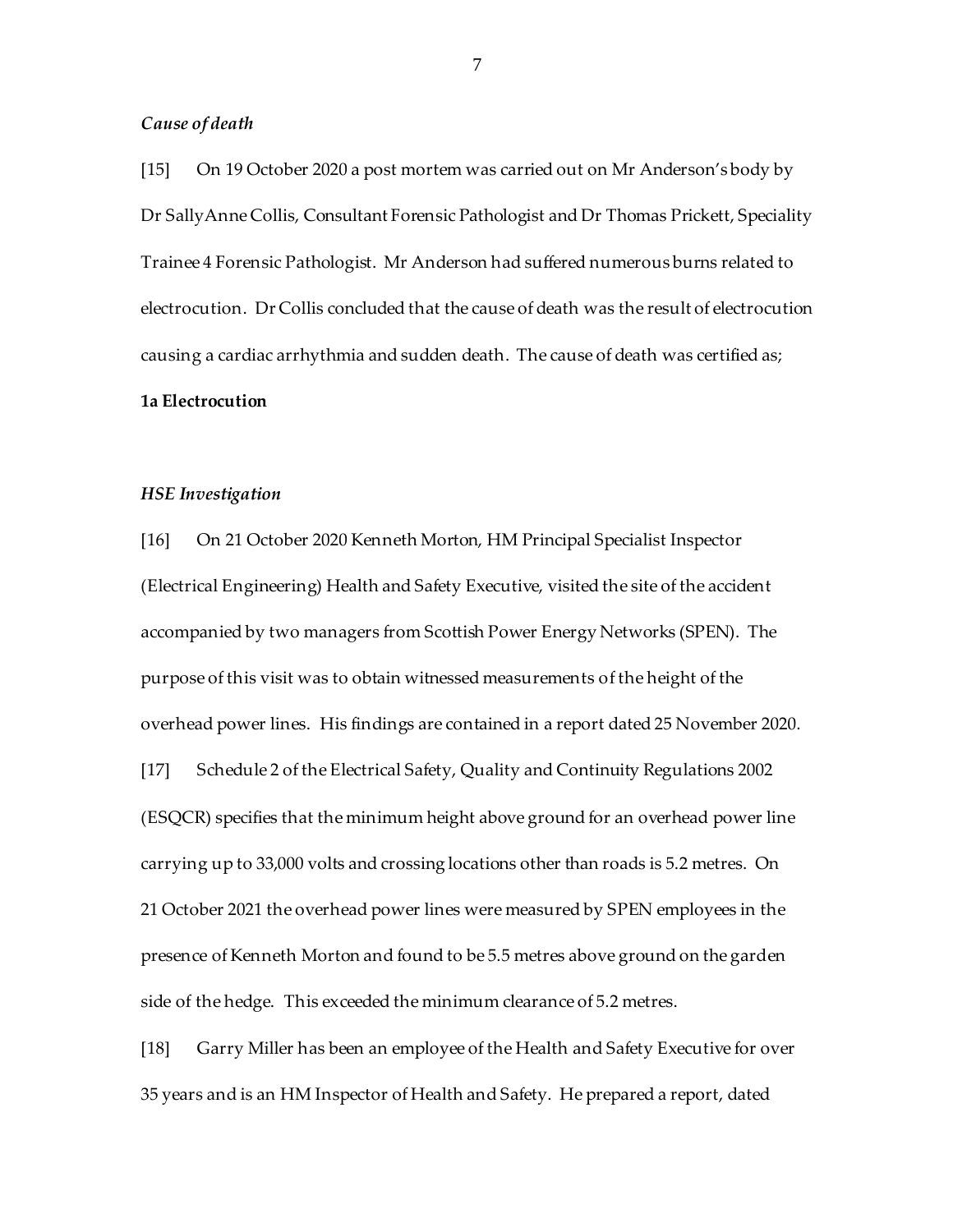11 January 2021, into this incident. Garry Miller gave evidence at the inquiry on 1 September 2021. Mr Miller indicated that the findings of Kenneth Morton regarding the clearance height of the power lines allowed that to be eliminated as a possible cause of the accident.

[19] In his report Mr Miller highlighted that section 3(2) of the Health and Safety and Work etc Act 1974 provides that;

"It shall be the duty of every self-employed person [who conducts an undertaking of the prescribed description] to conduct [the undertaking] in such a way as to ensure, so far as reasonably practicable, that he and other persons (not being his employees) who may be affected thereby are not thereby exposed to risks to their health and safety".

Gardening is not included in the list of "Prescribed undertakings" and, accordingly,

Mr Anderson had no obligation in terms of section 3(2) of the 1974 Act with regard to his own safety. Though as an employer he would have had obligations in respect of his employees. His son and employee Stuart Anderson was working on the other side of the hedge where it was not possible to encroach upon the overhead power lines and, accordingly, Mr Miller concluded that there had been no failure on the part of

Mr Anderson to discharge his duties under the 1974 Act towards his son.

[20] In evidence Mr Miller stated that with the extension fitted to the hedge cutter, the cutting edge would be heavier than the motor end and significant effort would be required by Mr Anderson to keep the equipment level. The weight of the hedge cutter would make it difficult to hold the equipment out in front of the body with straight arms for any length of time if no harness was being used. There was no evidence of use of a harness.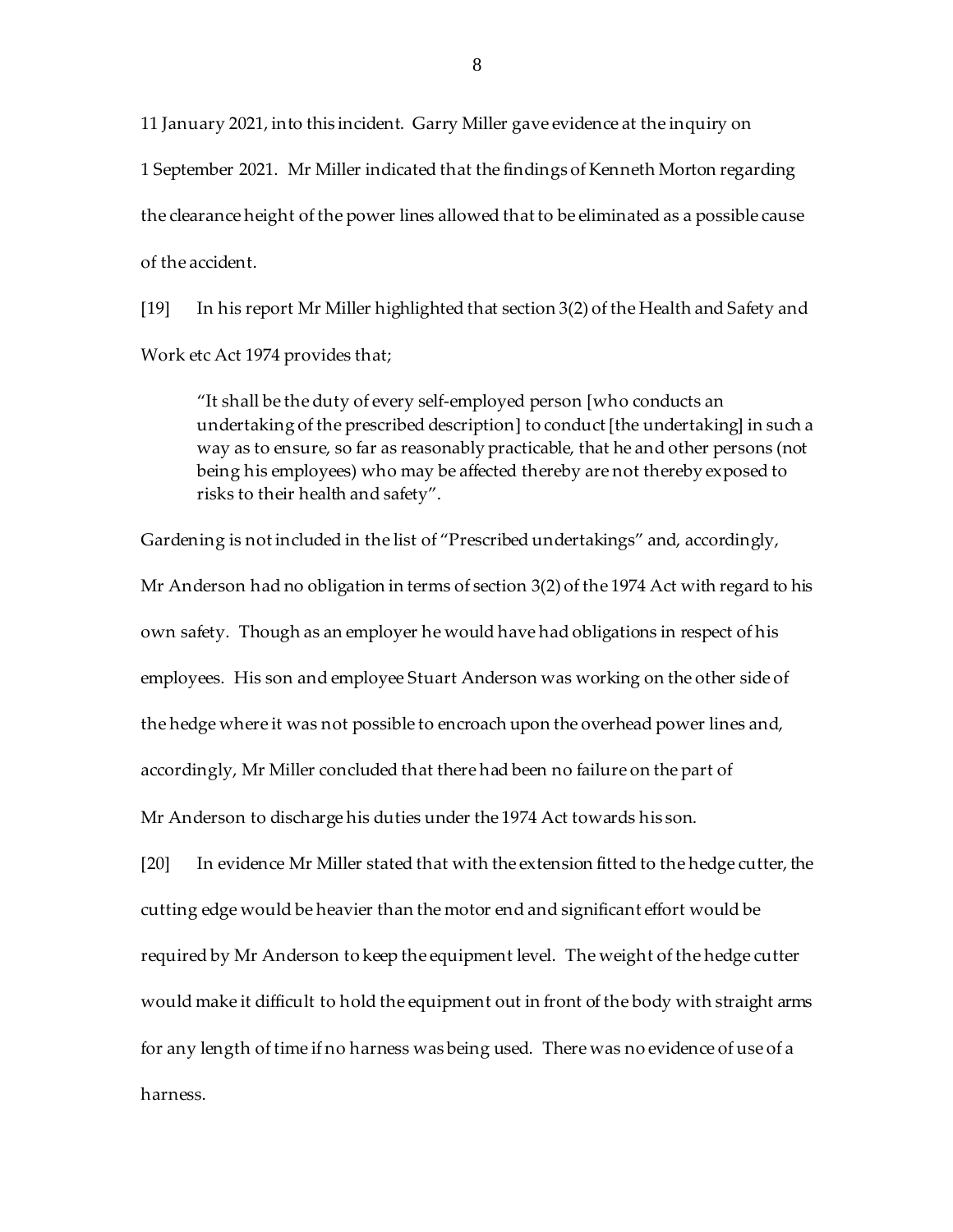[21] Mr Miller noted a small area of uncut hedge. Considering where the ladder was found after the accident, Mr Miller considered that Mr Anderson would have needed to move the ladder from that position in order to cut the last part of the hedge. It was the assessment of Mr Miller that in preparing to come down from the ladder Mr Anderson has brought the hedge cutter back towards his body and lifted it simultaneously. This action has inadvertently allowed the cutter to make contact with the overhead power lines or to come sufficiently close to them to allow the electricity to arc onto the hedge cutter. This is supported by the location of the burn marks found on the plastic motor cover of the hedge cutter, the ladder and on Mr Anderson's body.

[22] This is reflected at paragraph 5.7 of Mr Miller's report where he states;

"From the pattern of injuries to Mr Anderson it is clear that he had been standing on the fourth top rung of the ladder. The motor of the hedge trimmer had been level with the top rung of the ladder, the hedge and Mr Anderson's groin, at a height of approximately 2.5 metres. Mr Anderson had then raised the 3.44 metre long hedge trimmer towards the vertical with the motor pivoting at his groin level. As the cutting end of the hedge trimmer was raised it either made contact with the overhead electric lines or came sufficiently close for the electricity to arc from the 11,000 volt overhead lines onto the cutting head of the trimmer, then travel to ground through Mr Anderson and the aluminium ladder. The lines were at a height of 5.5 metres and the combination of Mr Anderson, the aluminium ladder and the hedge trimmer made a combined height of 5.94 metres, without the need for Mr Anderson to reach upwards."

#### *HSE Guidance Note GS6 (Fourth Edtion); "Avoiding Danger from overhead power lines"*

[23] In his report dated 25 November 2020, Kenneth Morton refers to the HSE

publication GS6 (Fourth Edition) Avoiding danger from overhead power lines.

Paragraphs 23 – 29 of this guidance are entitled; "Working underneath overhead lines"

and provide guidance for carrying out short-duration ground-level work underneath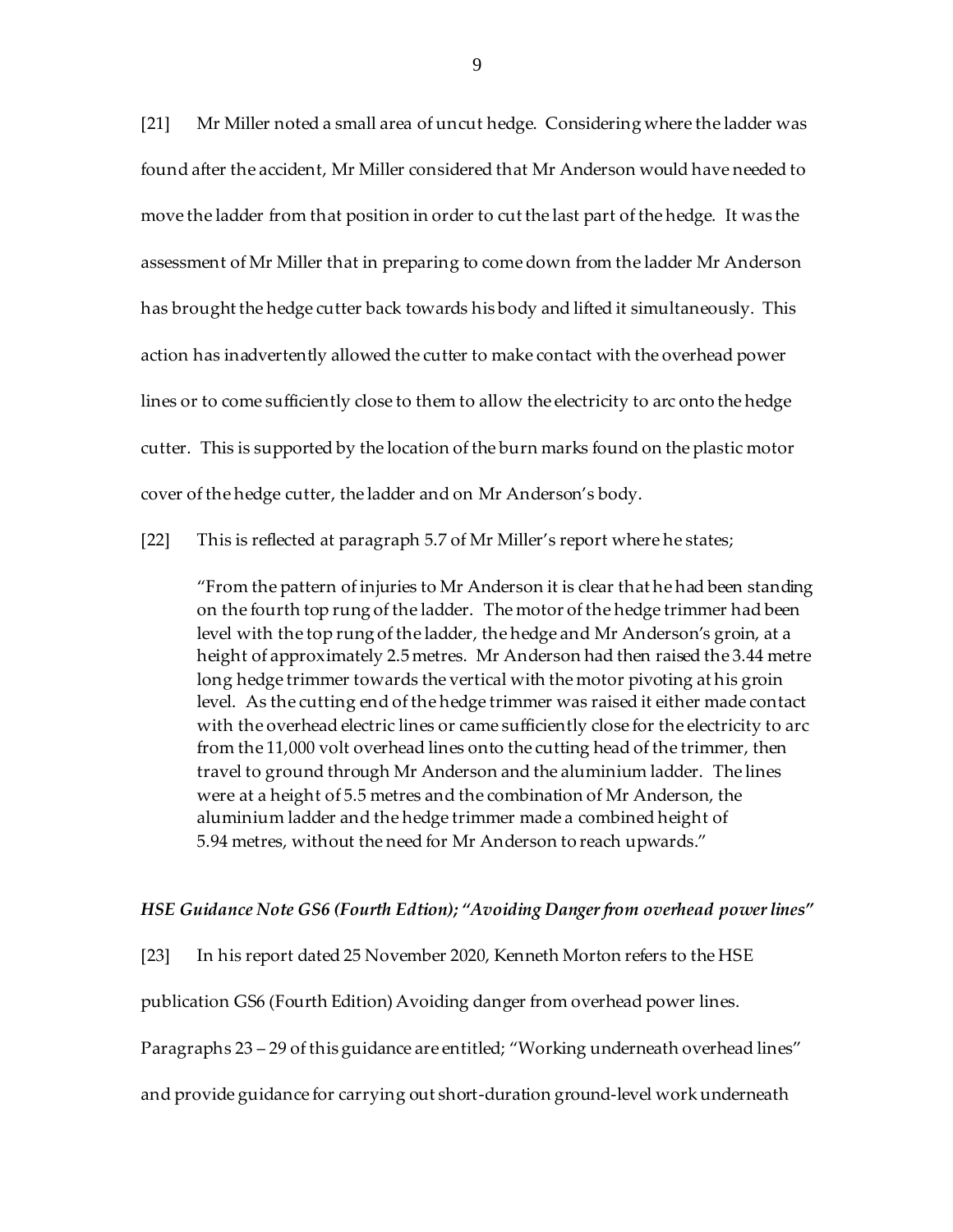overhead lines where there is a risk of contact from tools or equipment. The Guidance Note states that where there is such a risk of contact a risk assessment should be carried out. The risk assessment must take into account any situation that could lead to danger from overhead wires and includes the following example; "if someone may need to stand on top of a machine or scaffold platform and lift a long item above their head"*.* 

[24] Further the guidance provides that if the power cannot be switched off then an exclusion zone around the line should be established. The minimum extent of that zone varies according to voltage of the line. For 11,000 volt lines the exclusion zone should be a minimum of 3 metres. Under no circumstances must any part of a plant or equipment such as ladders, poles and hand tools be able to encroach within the exclusion zone. The exclusion zone should also allow for uncertainty in measuring the distances and for the possibility of unexpected movement of the equipment due, for example, to wind conditions. Long objects should be carried horizontally and close to the ground so that no part can reach into the exclusion zone, even when fully extended*.* 

[25] In his evidence Garry Miller states that the relevant area of the beech hedge below the overhead lines could have been marked out as an exclusion zone, even with some tools, which would have acted as a reminder to Mr Anderson as to the presence of the overhead lines when he was working in that area of the hedge.

## **Submissions for the Crown**

[26] The Crown made oral submissions at the conclusion of the inquiry which were also provided in writing. In respect of section 26(2)(e) the Procurator Fiscal submitted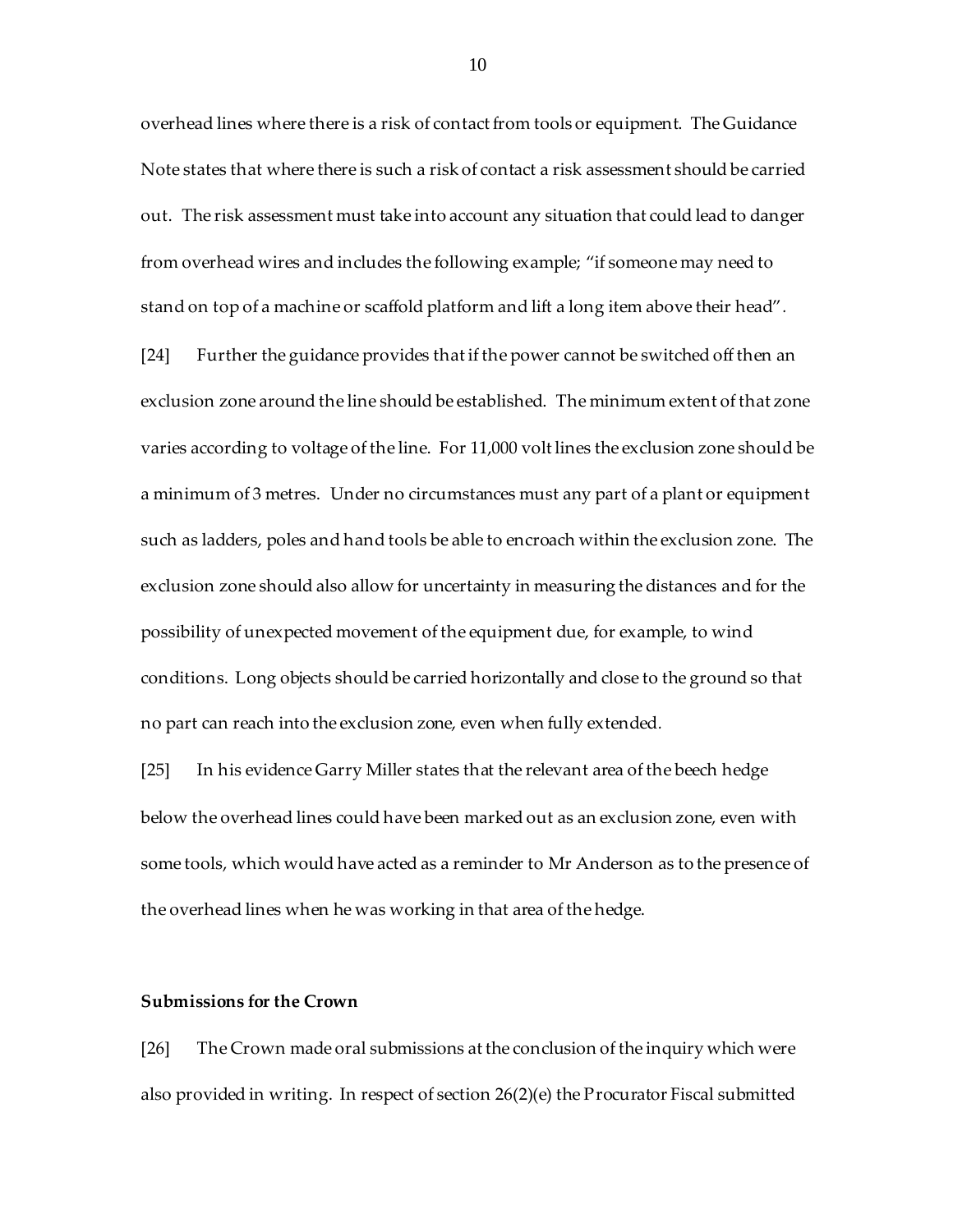that a reasonable precaution that could have been taken by Mr Anderson was to adhere to the guidance contained within the HSE Guidance Note GS6 (fourth edition) "Avoiding Danger from Overhead Power Lines". Specifically, that in terms of this guidance, a site specific risk assessment should have been undertaken and a minimum 3 metre exclusion zone should have been established in respect of the overhead lines.

[27] In relation to section  $26(2)(f)$  the Procurator Fiscal submitted that the failure to adhere to the HSE guidance relating to working underneath overhead power lines was a defect in a system of working which contributed to the accident which resulted in the death of Mr Anderson.

## **Conclusion**

[28] The findings made in terms of sections  $26(2)(a)$  to (d) of the 2016 Act are uncontroversial and self-explanatory. In terms of section  $26(2)(e)$  the test I must apply is whether adhering to the guidance contained within the HSE Guidance Note GS6 (fourth edition) "Avoiding Danger from Overhead Power Lines" is a reasonable precaution which might realistically have resulted in Mr Anderson's death being avoided.

[29] I accept from the statement of Stuart Anderson that Mr Anderson was aware of the overhead lines and appreciated the dangers posed by them but did not consider that his work would encroach upon the overhead lines. There is no evidence that any form of risk assessment was carried or that an exclusion zone was established at the relevant area of the hedge before starting the work.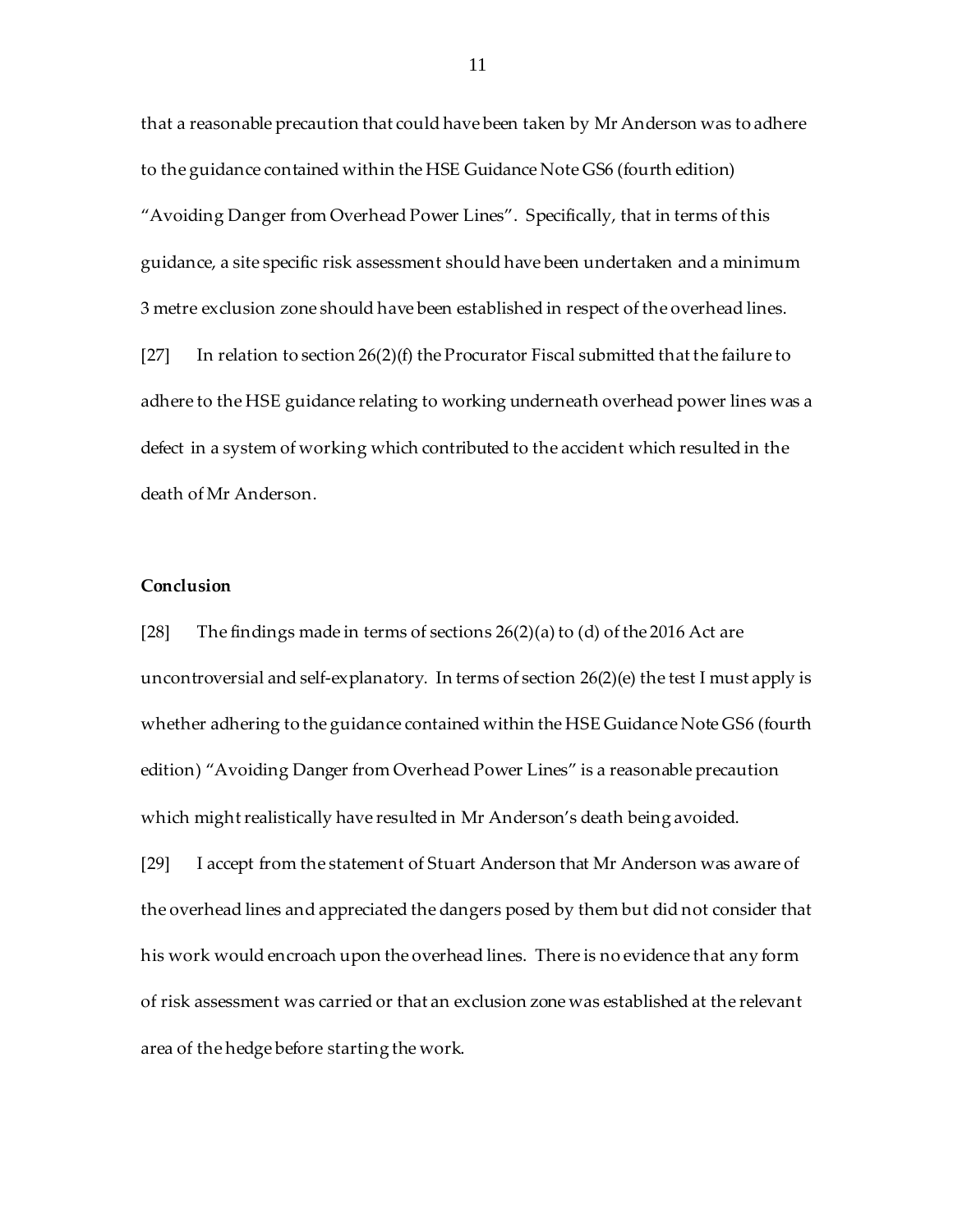[30] On 14 October 2020 Mr Anderson was carrying out the same work which he had completed successfully on several previous occasions. The familiarity of the work he was doing may have led Mr Anderson to overlook the danger from the power lines. While Mr Anderson would not have had the benefit of knowing the measurements of the ladder, hedge cutter and height of the power lines, which have been made available to this inquiry, had a risk assessment been conducted in advance of starting work it may have alerted Mr Anderson to the combined height of his ladder and the extended hedge cutter and the proximity to the overhead lines.

[31] Had that risk been identified it should have led Mr Anderson to identify an exclusion zone in the area beneath the overhead lines. Identifying an exclusion zone in advance of starting work serves as a reminder of the danger and protects against momentary lapses in concentration while focussed on the work. This may also have led Mr Anderson to decide to carry out the hedge cutting in the area beneath the power lines in a different way, for example by cutting the top of the hedge from both sides of the hedge and not using the 1 metre extension to the cutter. Carrying out a risk assessment and establishing an exclusion zone might realistically have avoided the accident which resulted in the death of Mr Anderson.

[32] For the reasons set out above I consider that the failure to follow the HSE guidance and to conduct a risk assessment and create and observe an exclusion zone was a defect in the system of working which contributed to the death of Mr Anderson.

[33] I am satisfied that it is appropriate to make the findings stated above, having regard to the terms of the information contained in the Crown Productions and the